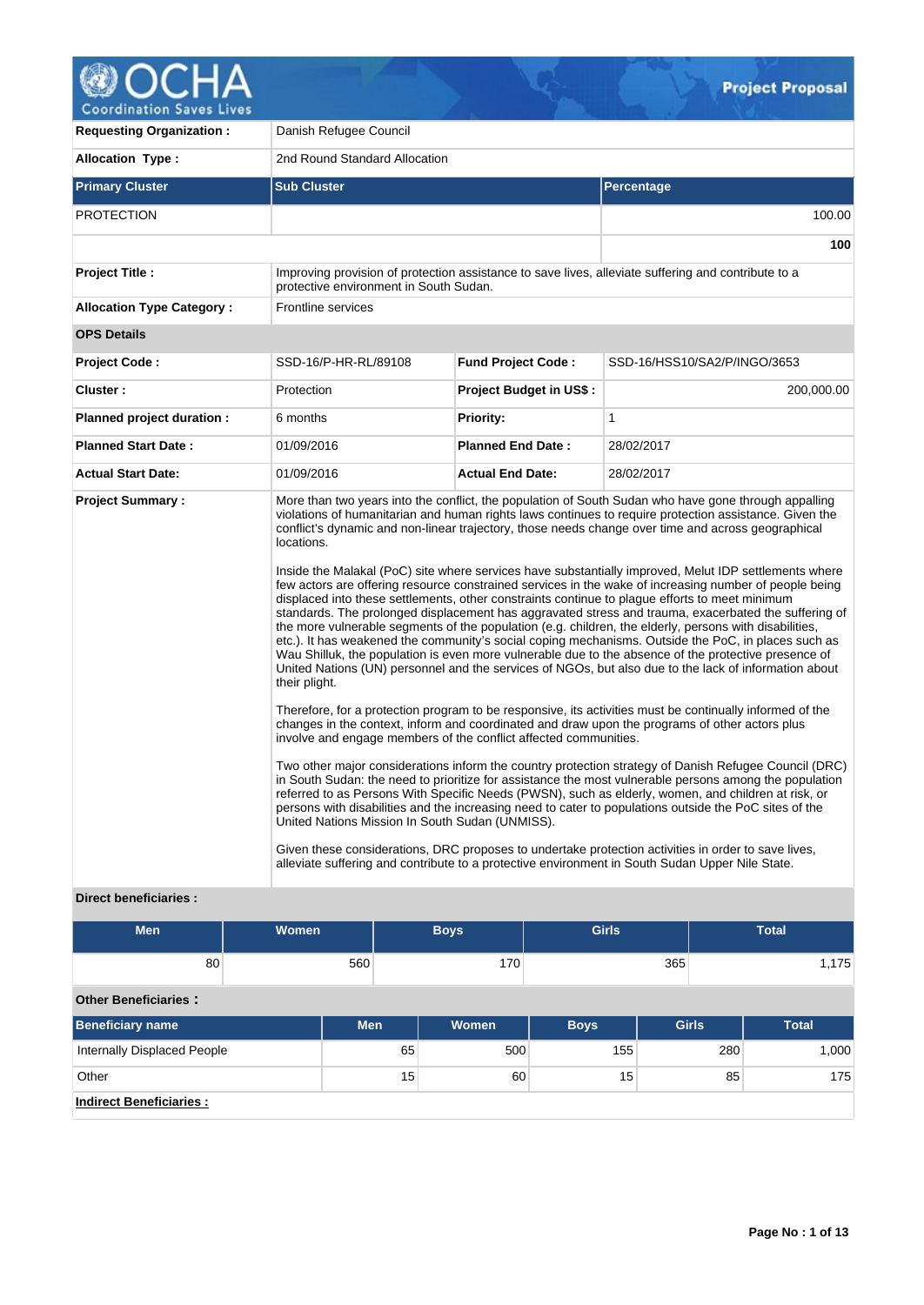The entire affected population at the POC in Malakal and spontaneous settlement in Wau Shilluk, as well as the POC and spontaneous settlements in Melut will be indirect beneficiaries of all protection activities under the project for these areas. The displaced population total 80,616 individuals broken down into:

Melut POC and Spontaneous Settlements: 27,464 (IOM-DTM as of April 2016) Malakal POC: 32,719 (IOM-DTM as of June 2016) Wau Shilluk: 20,433 (IOM-DTM as of January 2016)

# **Catchment Population:**

The total of the displaced and host populations in the areas of Melut and Malakal where the project team will conduct protection activities will comprise the catchment population. The rationale for this is that at least for one protection activity, i.e. protection monitoring, the project team will not confine themselves to protection issues faced by the displaced population alone. Since the safety and security of both the host and displaced population are usually intertwined, both will benefit from this activity.

As of the latest available data from the IOM's Displacement Tracking Matrix, the displaced population in Melut and Malakal is 80,616 individuals.

However, there are no available host population figures for Melut and Wau Shilluk, the latest census having been conducted in 2008 which has since been superseded by events that led to fundamental changes in the population figures.

# **Link with allocation strategy :**

The proposed project aims to improve provision of protection assistance to save lives, alleviate suffering and contribute to a protective environment in South Sudan. DRC will target population in Melut IDP settlements, those inside PoC Malakal and those outside The current context requires a program that pays equal attention to the populations inside and outside the PoC. DRC's outreach missions, conducted this year, confirm that: 1) a substantial proportion of the affected population, many of whom fall under one or more of the UNHCR's vulnerability criteria, did not run to the POC for safety but stayed behind the frontline; 2) members of some of the IDP households who sought shelter at PoC took advantage of the relative calm as well as the dry season to go back to their payams while other members of the family stayed behind at the PoC. Furthermore, unlike in past conflicts where Melut served as safe hub for displaced persons, recent conflict dynamics have made beneficiaries in this location more vulnerable, and the country gradually become a conflict frontline. DRC plans to scale up protection monitoring to these sites to ensure that persons needing protection assistance are identified and appropriate assistance is provide in a timely manner.

# **Sub-Grants to Implementing Partners :**

| <b>Partner Name</b> | <b>Partner Type</b> | <b>Budget in US\$</b> |
|---------------------|---------------------|-----------------------|
|                     |                     |                       |

# **Other funding secured for the same project (to date) :**

| <b>Other Funding Source</b> | <b>Other Funding Amount</b> |
|-----------------------------|-----------------------------|
|                             |                             |

# **Organization focal point :**

| <b>Name</b>             | <b>Title</b>                                                  | Email                         | <b>Phone</b>  |
|-------------------------|---------------------------------------------------------------|-------------------------------|---------------|
| Isaac Ndolo             | DRC-DDG South Sudan<br><b>Grants Manager</b>                  | grants.manager@drc-ssudan.org | +211924065570 |
| Hilde Bergsma           | DRC-DDG South Sudan<br>Deputy Country Director-<br>Programmes | head.programme@drc-ssudan.org | +211914122714 |
| <b>Rickard Hartmann</b> | DRC-DDG South Sudan<br><b>Country Director</b>                | drc.ssudan@drc.dk             | +211914835510 |

#### **BACKGROUND**

# **1. Humanitarian context analysis**

Following over twenty months of fighting in South Sudan, the peace agreement signed in August 2015 has failed to make significant contributions to consolidating peace across the country. Adding to the precariousness of peace process, on 2 October 2015 the President of South Sudan issued an administrative decree that divided South Sudan's ten states into twenty-eight, something which has further exacerbated tensions. Nowhere is this development more evident than in Upper Nile State, where DRC-DDG currently carries out protection activities supporting IDPs in Malakal PoC, Melut PoC, and spontaneous IDP settlements in Melut. These developments among others have and will continue to create complications in gaining humanitarian space and safe access to persons in need. The recent in Juba in July 2016, the exit from the country of the former First Vice President Dr. Riek Machar and political realignments have led to recurrence of fighting in the Greater Upper Nile State and other parts of the country considered previously stable.

IDP coping mechanisms have largely eroded during the prolonged conflict and the humanitarian caseload that DRC-DDG supports is currently not reducing in size. Therefore, through 2016 in Melut and Malakal IDP sites, DRC-DDG will be delivering services to an expanding caseload with decreasing resources and will do so in an often insecure environment. Large-scale encampment will unfortunately continue in Malakal and Melut, thus service-delivery will and must continue with the camp unit as an intervention focal point. Earnest efforts by humanitarian agencies have produced substantial improvements in the conditions inside the PoC, particularly as to facilities. However, resource and other constraints continue to plague humanitarian agencies as they struggle to meet minimum standards. The more vulnerable segments of the population (e.g. pregnant and lactating mothers, victims of rape, people with disabilities, elderly at risk, etc.) still face problems in accessing services and facilities. Prolonged displacement has resulted in aggravated stress, grief, and trauma among the population. The communities' own systems for social support and strategies for self-protection have been disrupted and the stabilizing influence of community leaders has weakened. This has contributed to escalations of interpersonal violence, Sexual Gender Based Violence (SGBV), and other destructive behaviors. Youth gangs preying on other IDPs have also emerged.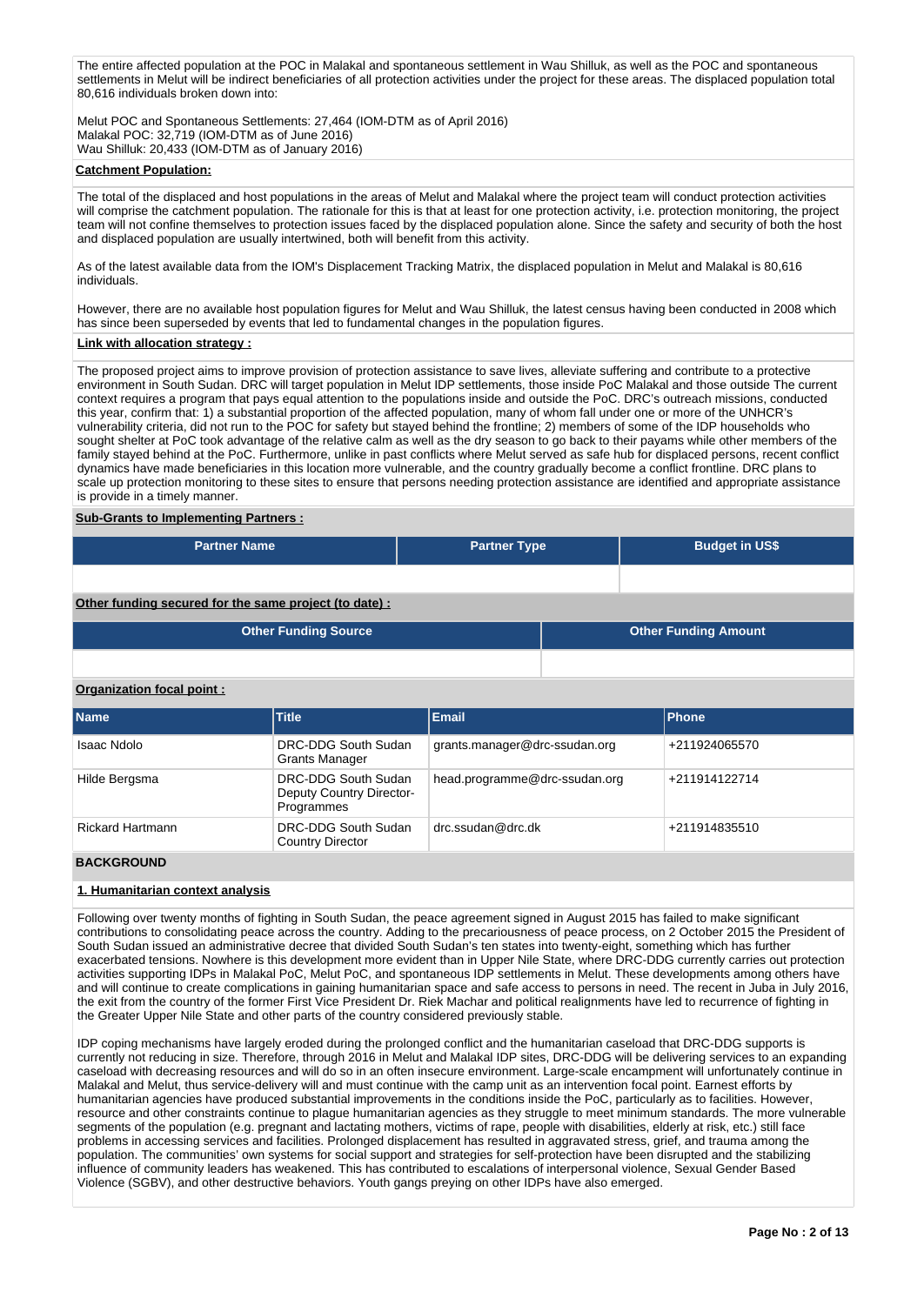# **2. Needs assessment**

Throughout 2014 and 2015, the prospects for return have been grim for the majority of internally displaced people (IDPs) living in the UNMISS PoC site, spontaneous settlements and collective centers in Melut county and in the UNMISS Malakal PoC. The affected populations have exhibited high levels of stress, grief and trauma as a result of being exposed to extreme violence which has occurred during the conflict. The violence included targeted attacks on hospitals, schools and places of worship, looting, damage to property, widespread criminality, sexual and gender based violence, and otherwise violent intra and inter-communal conflicts.

The conflict and additional influx of displaced populations are expected to continue in the last quarter of 2016 and early 2017. Combined with economic downfall, poor living conditions, inter-communal tensions, growing food insecurity and lack of livelihood opportunities, it is anticipated that displaced individuals in Melut, Malakal and surrounding counties will become increasingly prone to engaging in damaging coping strategies, risk taking and destructive behavior, thus threatening themselves and other IDPs.

This conflict has had a multiplier effect on pre-existing protection risks and threats, exacerbating vulnerabilities and the impact of earlier conflicts on communities and individuals. The most vulnerable have suffered the most from the violence, fueled by cultural and social attitudes that create an environment that is unsafe for civilians, especially women and children. The physical environments within the IDP sites add to the challenges facing people with specific needs (PWSN) in accessing basic services.

Since June 2016, DRC has noted an increase in tension and movement among the IDP population, as discussions around the 28 states continued culminating in the July 2016 fighting in Juba. The prevailing political atmosphere has continued to cause insecurity for the population in Malakal and Melut and surrounding areas. With no signs of significant peace programs being rolled out by the transitional government, this issue remains a major hurdle to peace and stability. Though Malakal and Melut currently experience no full blown military encounters, there is a possibility of resumption of fighting in the Greater Upper Nile States when the rain seasons subsides. This is likely to create new influxes depending on conditions and the extent of fighting in locations particularly in Upper Nile, Unity or even Northern Jonglei. Currently, the spontaneous settlements in Melut host 27,464 people (IOM IDPs demographics, April 2016) while Malakal hosts 32,719 (IOM-DTM as of June 2016) IDPS all in the UNMISS compound. The neighboring Wau Shilluk has a needy population of 20,433 people (IOM-DTM as of January 2016). These numbers continue to rise. In Melut, all IDP sites continue to receive new arrivals. However, registration and verification of new arrivals by registration partner stopped in April 2016. INGOs report increased strain on resources due to increase of population. An estimated 4,000 individuals (new arrivals) have not been verified or registered. These new arrival are highly exposed to vulnerability risks such as SGBV. For instance, in August 2016 alone, DRC protection monitors in Melut identified six (6) new SGBV cases of which two survivors needed urgent medical attention.

Under these conditions, DRC believes it is essential to ensure the continuation of protection monitoring and service provision.

# **3. Description Of Beneficiaries**

From the wider scope, the project will benefit the entire communities in the target counties. More specifically, identified persons with special needs will benefit from protection assistance. These will include the more vulnerable segments of the population (e.g. pregnant and lactating mothers, victims of rape, people with disabilities, elderly at risk, etc.

# **4. Grant Request Justification**

The need for information is obvious in the counties outside the PoC and across the frontline where agencies have no presence. In these areas, the protection outreach missions serve as mobile protection centers. The areas where these outreach missions are conducted are at times reachable by day trips from DRC's base, whereas some target areas require one or more nights in the field for the protection team. In either case, the information is processed once the team returns to its base and either it is used as a basis for DRC to provide the response or fed into the referral pathway or as an advocacy tool to generate improved response from other humanitarian assistance providers. A specific example of the last would be threats against women who leave the PoC to gather in the bush firewood for cooking are referred to the UNMISS to inform the armed protection patrols of Force Protection Units.

A systematic and structured methodology in generating information about the protection needs of the population is lacking. As protection monitoring looks at the protective environment, DRC's monitoring activities are designed to draw out the following protection issues through the operation of static and mobile protection desks (protection outreach missions).

In addition, a separate and as a stand-alone set of monitoring activities will be screening of and maintenance of an actionable database on PWSN (vulnerability screenings at arrival registrations, at large scale distributions, or general camp-wide surveys). These protection issues will either reflected in the protection staff's daily monitoring report, incident reports, intake forms, referral forms, monthly protection reports, ad hoc reports, and PWSN database.

Depending on the protection issue generated by the monitoring activities, the range of services in response to these issues will include both immediate and longer-term activities ranging from prevention, interventions, advocacy, and policy development to programming at all levels.

## Community participation

Recognizing the need for accountability to and participation by the beneficiary communities in the program pursuant to the Inter-Agency Standing Committee's Guidelines on Accountability to Affected Populations, the DRC engages existing social structures of the community and elicits their active participation in identifying and addressing protection concerns. More importantly, the members of the communities have the deepest knowledge and understanding of their context and needs. Their inputs are indispensable to any program that seeks to address those needs.

#### Age, Gender and Diversity mainstreaming

Protection activities are built around addressing issues on gender equality, and age and diversity mainstreaming. The screening and provision of assistance to PWSNs are designed to address access and inclusivity issues of persons who are differently abled or fall under one of the categories for vulnerability. Protection is at the core of all humanitarian efforts, DRC will mainstream protection into the work of agencies engaged in other crucial humanitarian interventions (Water And Sanitation & Hygiene (WASH), Food Security and Livelihood

**5. Complementarity**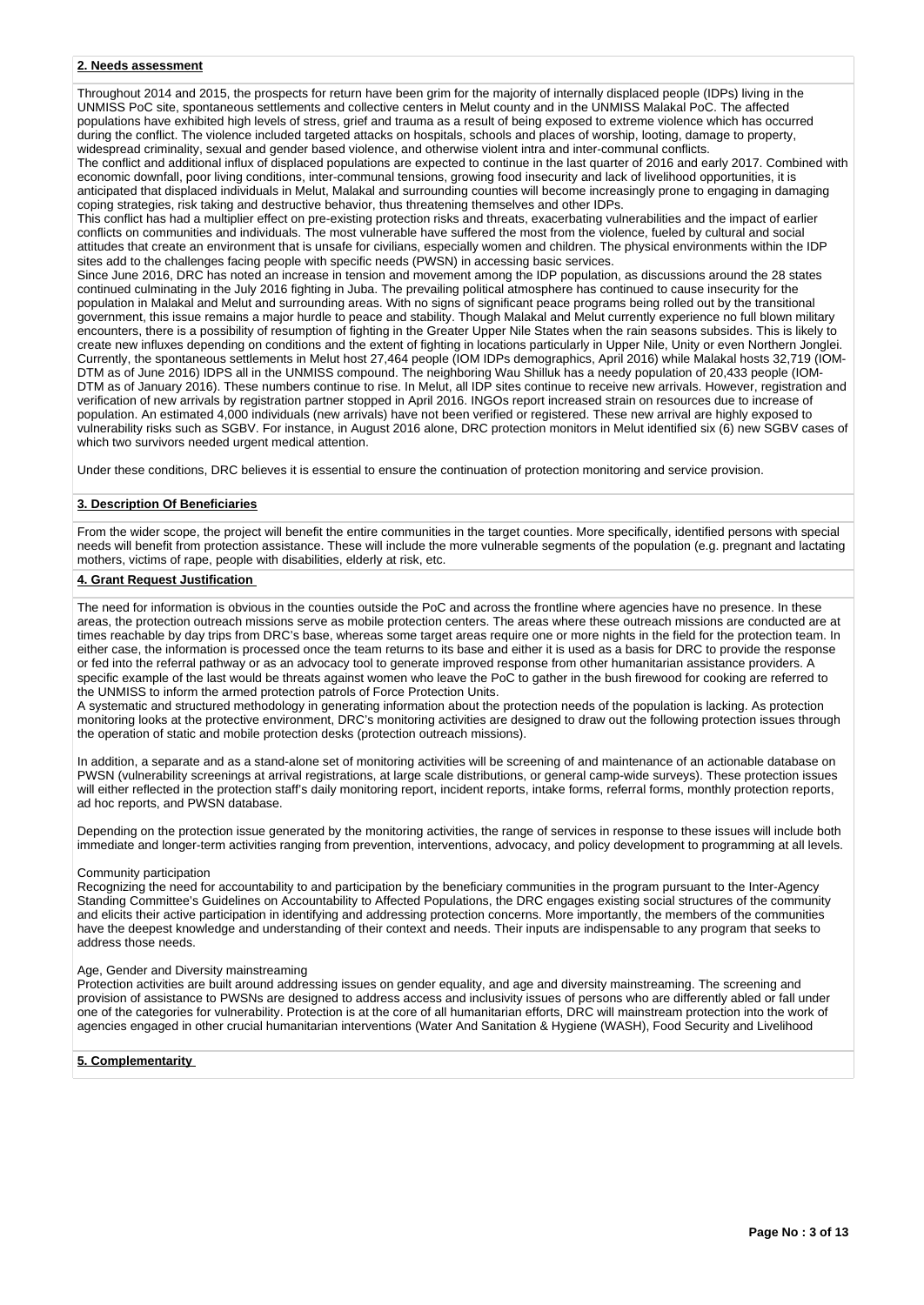In Malakal, the DRC and HDC, at the suggestion of UNHCR, have agreed to allocate area responsibilities between themselves in order to avoid duplication and maximize the impact of their respective interventions. Within the POC, the DRC is responsible for general protection activities in all the blocks of Sector 1, 4 blocks in Sector 2, and all the blocks in Sector 4 while HDC assumed responsibility for 2 blocks in Sector 2 , and 4 blocks in Sector 3. Outside the POC, DRC provides general protection services in Wau Shilluk whereas HDC provides the same in Malakal town. In this regard, there is geographical complementarity between DRC and HDC. On the other hand, DRC refers any child protection and GBV incidents with NP thus providing the element of thematic complementarity between the two organizations. With UNICEF, DRC refers child protection cases that enter its protection desks in the various camps. On CMR and PSS for SGBV cases, DRC collaborates with MSF and IMC respectively by referring cases that emerge from its protection monitoring activities. DRC also mans protection desks for PWSN during food distribution.

In Melut where the DRC chairs the Protection Working Group, HDC and NP do not have a presence but DRC, for purposes of complementarity and synergy, collaborates with other actors who do have a presence. On child protection, DRC collaborates with the Mobile Theatre Team (MTT), a national NGO, on child protection and mine risk education. DRC assists the MTT in operating the child protection desk during NFI and general food distributions as well as providing logistical support on family reunification cases. On SGBV response, DRC collaborates with MSF which provides CMR while DRC provides psycho-social support to survivors. DRC and MSF also partner in providing increased access to hygiene materials for girls and women, as well as key health and hygiene messages. In this and other interventions, the DRC not only achieves complementarity but, at least in the case of MTT, contributes to the capacity building of national NGOs. DRC nonetheless leverages its role as chair of the protection working group by inviting other non-protection actors (GOAL for food distribution, World Vision for WASH, DRC for camp management) in order to mainstream protection with these sectors. DRC also operates PWSN desks during food distribution conducted by GOAL.

#### **LOGICAL FRAMEWORK**

# **Overall project objective**

Improved provision of protection assistance to save lives, alleviate suffering and contribute to a protective environment in South Sudan.

| <b>Cluster objectives</b>                                                                           | Strategic Response Plan (SRP) objectives                                                                          | <b>Percentage of activities</b> |
|-----------------------------------------------------------------------------------------------------|-------------------------------------------------------------------------------------------------------------------|---------------------------------|
| CO2: Quality protection response services<br>are available and can be accessed safely<br>and freely | HRP 2016 SO1: Save lives and alleviate<br>suffering through safe access to services and<br>resources with dignity | 100                             |

**Contribution to Cluster/Sector Objectives :** The proposed activities fits into the protection cluster strategy of saving lives, alleviating human suffering, and reducing the social and economic impact of disasters, viz:

a) protection monitoring identifies protection concerns which assists DRC and other partners in providing the appropriate response thus contributing to alleviating human suffering;

b) identification of and provision of assistance to people with specific needs (PWSNs) or the more vulnerable members of the population thus contributing to efforts to save lives or alleviate human suffering;

c) training on psycho-social first air to outreach workers and members of the population on suicide or attempted suicide cases will contribute to efforts to save lives, alleviate human suffering, and reducing the social impact of the emergency;

d) sensitization and awareness activities among community stakeholders will contribute to efforts to generate greater respect for gender rights, reduce instances of sexual exploitation and abuse, and thereby save lives, alleviate human suffering, and reduce the social and economic impact of the emergency, and;

e) sensitization and awareness activities by way of focus group discussions with community structures on conflict management will contribute to efforts to reduce communal tension and reduce the social impact of the emergency.

#### **Outcome 1**

Protection environment for population affected by conflict, including persons with special needs is improved through enhanced access to services and resources

#### **Output 1.1**

# **Description**

Protection needs of the population inside and outside the POC are identified and appropriate assistance/referral offered to PWSNs

# **Assumptions & Risks**

Access to target location will be possible.

Environmental hazards do not adversely affect movement of monitoring teams.

# **Activities**

# **Activity 1.1.1**

Protection Monitoring Melut and Malakal: Protection monitoring visits or safety audits will be carried out in Melut-POC, Melut spontaneous settlements (Dethoma 1 and 2, Koradar, Malek New Paloich School), Malakal-POC, and Wau-Shilluk spontaneous settlement.

#### **Activity 1.1.2**

Provision of Individual Protection Assistance (IPA) and Referral. Individual Protection Assistance is geared towards helping reduce vulnerability – even if at basic level for people with specific needs (PWSNs) Melut (Poc and spontaneous settlement)and Malakal (PoC and Wau Shilluk).

# **Activity 1.1.3**

Community Based PSS Malakal PoC: In response to increased suicide and attempted suicide cases in the PoC, train Outreach workers and committee members on Community-based Psychosocial first aid support.

#### **Activity 1.1.4**

Community sensitization and awareness creation through focus group discussions, targeting community based protection networks comprising of leaders, women, men, boys, and girls.

## **Activity 1.1.5**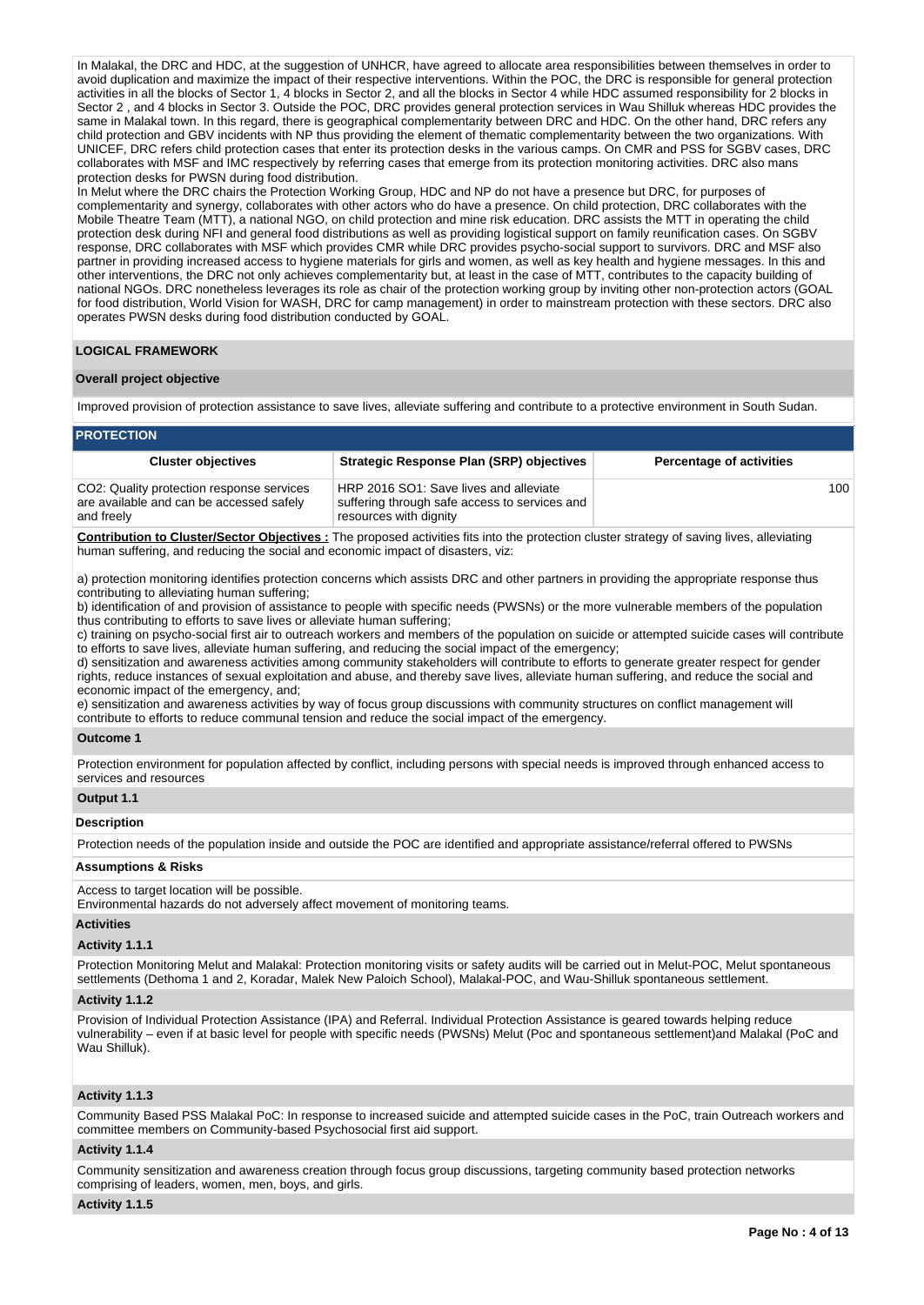Conflict Management sensitization and awareness creation: Focus group discussions on conflict management will target various community structures in the Malakal POC and Wau Shilluk.

#### **Indicators**

|                                                                                              |                                                                                                            |                                                                                                                                        | <b>End cycle beneficiaries</b> |                                   |          |     | <b>End</b><br>cycle |  |  |
|----------------------------------------------------------------------------------------------|------------------------------------------------------------------------------------------------------------|----------------------------------------------------------------------------------------------------------------------------------------|--------------------------------|-----------------------------------|----------|-----|---------------------|--|--|
| Code                                                                                         | <b>Cluster</b>                                                                                             | <b>Indicator</b>                                                                                                                       | <b>Men</b>                     | <b>Boys</b> Girls<br><b>Women</b> |          |     | <b>Target</b>       |  |  |
| Indicator 1.1.1                                                                              | <b>PROTECTION</b>                                                                                          | Frontline services # of protection monitoring visits<br>or safety audits in the targeted locations                                     |                                |                                   |          |     | 120                 |  |  |
|                                                                                              |                                                                                                            | <b>Means of Verification:</b> Monitoring reports, minutes of protection cluster meetings, and work plans.                              |                                |                                   |          |     |                     |  |  |
| Indicator 1.1.2                                                                              | <b>PROTECTION</b>                                                                                          | Frontline services # of persons with specific needs<br>(disabled, elderly, chronically ill) who receive<br>targeted support/assistance | 75                             | 500                               | 120      | 305 | 1,000               |  |  |
| <b>Means of Verification:</b> Distribution lists, PWSN database, procurement documents, etc. |                                                                                                            |                                                                                                                                        |                                |                                   |          |     |                     |  |  |
| Indicator 1.1.3                                                                              | <b>PROTECTION</b>                                                                                          | Frontline services # of caregivers reached with<br>community-based PSS                                                                 |                                | 60                                |          |     | 80                  |  |  |
|                                                                                              | <b>Means of Verification:</b> Participants' list and minutes of sessions.                                  |                                                                                                                                        |                                |                                   |          |     |                     |  |  |
| Indicator 1.1.4                                                                              | <b>PROTECTION</b>                                                                                          | (Frontline services) # of women, girls, boys and<br>men at risk of GBV reached through community-<br>based protection networks         |                                | 50                                | $\Omega$ | 20  | 70                  |  |  |
|                                                                                              | <b>Means of Verification</b> : Participant list, attendance sheet, session materials, and session reports. |                                                                                                                                        |                                |                                   |          |     |                     |  |  |
| Indicator 1.1.5                                                                              | <b>PROTECTION</b>                                                                                          | Number of people sensitized on conflict<br>management                                                                                  |                                |                                   |          | 25  |                     |  |  |
|                                                                                              | <b>Means of Verification</b> : List of participants; attendance sheets                                     |                                                                                                                                        |                                |                                   |          |     |                     |  |  |
|                                                                                              | <b>Additional Targets:</b>                                                                                 |                                                                                                                                        |                                |                                   |          |     |                     |  |  |

# **M & R**

# **Monitoring & Reporting plan**

#### 1. Monitoring Plans

DRC endeavors to achieve rigorous monitoring, evaluation and learning standards in its humanitarian response. DRC's monitoring and evaluation (M&E) approach is built on a number of key principles including 1) the use of flexible, mixed methodologies, 2) the integration of M&E into `everyday' work, 3) linking evidence and learning with decision-making, 4) independence and neutrality of M&E staff, 5) involvement of key stakeholders and diverse voices, and 6) transparency with processes, progress and results. The M&E plan for this program will be in line with the 2015 M&E Strategy for DRC in South Sudan, which includes: 1. Ensuring adequate staff capacity to carry out M&E activities: DRC's senior program team includes an experienced M&E and Accountability Coordinator who will oversee all M&E activities for the program. One national M&E Officer has been included in this program budget and will be present in the field to carry out day-to-day monitoring activities and evaluations in collaboration with the M&E coordinator; 2. Regular and systematic indicator performance tracking: Monthly indicator performance tracking of this program will ensure that activities are being carried out according to plan and that no beneficiary is left behind as a result of falling short of DRC's output commitments. All contractual reporting responsibilities will be completed by the Malakal and Melut based teams with support from the Finance Manager, Grants Manager and Program Coordinator and submitted to CHF in a timely manner. DRC strives for transparency in its monitoring and evaluation processes and will make all findings available to key stakeholders, including CHF.

For the activities proposed in this proposal monitoring will also include post distribution monitoring, through verification of names of beneficiaries on the distribution lists and the received items, service satisfaction of the beneficiaries, tracing of beneficiaries and household verification, visual check on the CRI at household level, cross checking of items for sale in the local markets and feedback mechanism, all standard in DRC programming.

# 2. Evaluation Plans

In order to measure the extent to which the program outcomes indicators performed as compared to the baseline, the M&E model consider annual/mid program evaluation. These evaluations will consider the indicators as captured in baseline including protection concern, Person With Specific Needs benefited, referral mechanism and protection mainstreaming. Findings and recommendations of these evaluations will be further incorporated into future DRC programming.

# **Workplan**

| Activitydescription                                                                                                                                                                                                                                                                                                  | Year |    | 2  | 3 | 5 | 6. | $\overline{7}$ | 8 | 9 | 10 <sup>1</sup> |    |   |
|----------------------------------------------------------------------------------------------------------------------------------------------------------------------------------------------------------------------------------------------------------------------------------------------------------------------|------|----|----|---|---|----|----------------|---|---|-----------------|----|---|
| Activity 1.1.1: Protection Monitoring Melut and Malakal: Protection monitoring visits<br>2016<br>or safety audits will be carried out in Melut-POC, Melut spontaneous settlements<br>(Dethoma 1 and 2, Koradar, Malek New Paloich School), Malakal-POC, and Wau-<br>2017<br>Shilluk spontaneous settlement.          |      |    |    |   |   |    |                |   | X | X               | X. | X |
|                                                                                                                                                                                                                                                                                                                      |      | X  | ΙX |   |   |    |                |   |   |                 |    |   |
| Activity 1.1.2: Provision of Individual Protection Assistance (IPA) and Referral.<br>Individual Protection Assistance is geared towards helping reduce vulnerability -<br>even if at basic level for people with specific needs (PWSNs) Melut (Poc and<br>spontaneous settlement) and Malakal (PoC and Wau Shilluk). | 2016 |    |    |   |   |    |                |   | x | X               | X  |   |
|                                                                                                                                                                                                                                                                                                                      | 2017 | X. | X  |   |   |    |                |   |   |                 |    |   |
| Activity 1.1.3: Community Based PSS Malakal PoC: In response to increased<br>suicide and attempted suicide cases in the PoC, train Outreach workers and                                                                                                                                                              |      |    |    |   |   |    |                |   |   |                 |    |   |
| committee members on Community-based Psychosocial first aid support.                                                                                                                                                                                                                                                 | 2017 | X  | X  |   |   |    |                |   |   |                 |    |   |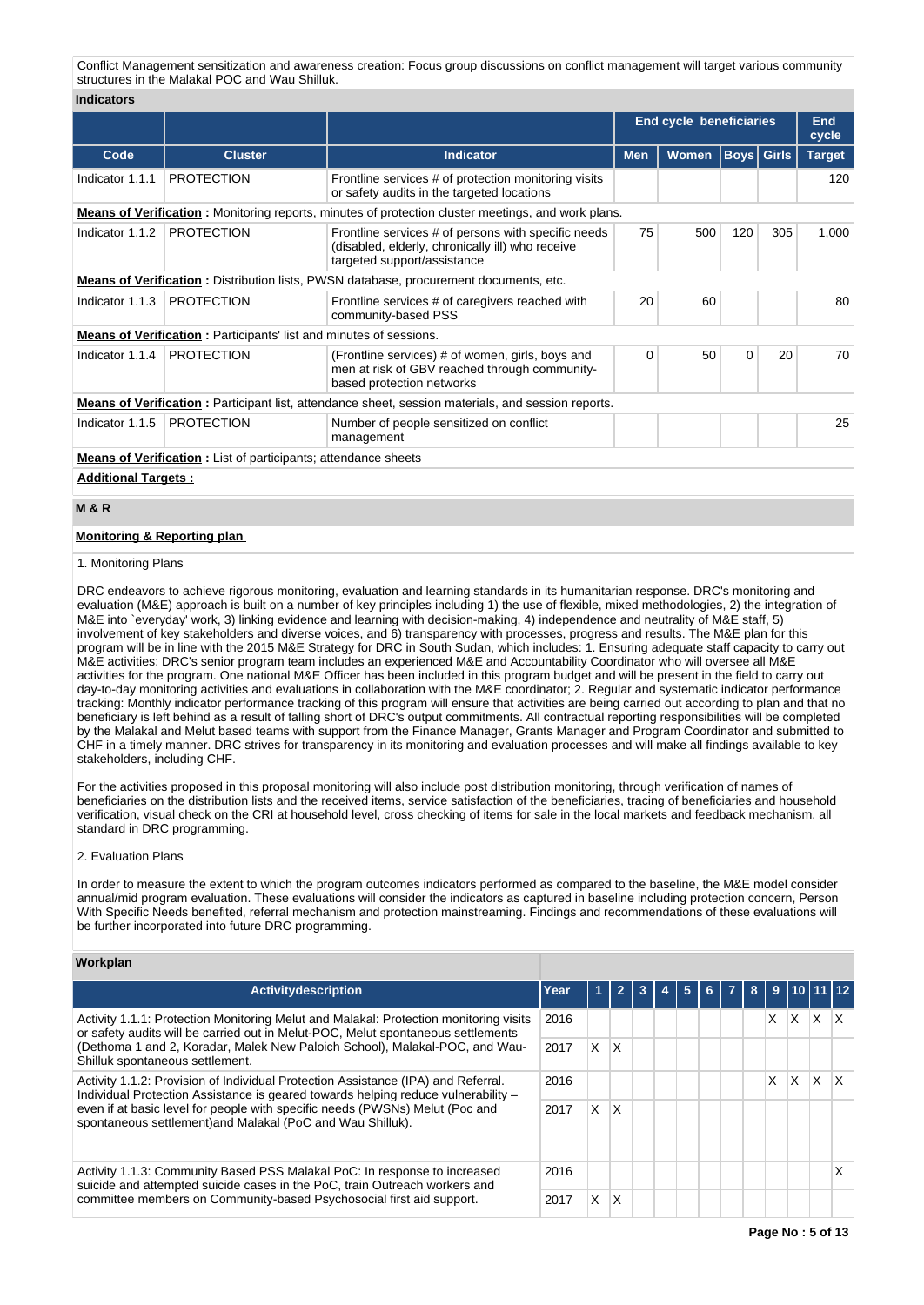| Activity 1.1.4: Community sensitization and awareness creation through focus<br>group discussions, targeting community based protection networks comprising of<br>leaders, women, men, boys, and girls. | 2016 | X. |  |
|---------------------------------------------------------------------------------------------------------------------------------------------------------------------------------------------------------|------|----|--|
|                                                                                                                                                                                                         | 2017 |    |  |
| Activity 1.1.5: Conflict Management sensitization and awareness creation: Focus<br>group discussions on conflict management will target various community structures                                    | 2016 |    |  |
| in the Malakal POC and Wau Shilluk.                                                                                                                                                                     | 2017 |    |  |

# **OTHER INFO**

# **Accountability to Affected Populations**

Recognizing the need for accountability to and participation by the beneficiary communities in the program pursuant to the Inter-Agency Standing Committee's Guidelines on Accountability to Affected Populations, the DRC engages existing social structures of the community and elicits their active participation in identifying and addressing protection concerns. More importantly, the members of the communities have the deepest knowledge and understanding of their context and needs. Their inputs are indispensable to any program that seeks to address those needs.

# **Implementation Plan**

At the inception of the project, the grants manager and technical coordinator will conduct a workshop meeting with the project teams involved in the field to level off on the financial parameters and reporting of the project, as well as to revisit and prepare a more detailed work plan and procurement plan. Monthly monitoring of the project will be conducted to ensure its progress and to enable the team to immediately address any internal challenges that may arise. For external challenges, this will also be immediately addressed as well as brought to the attention of the CHF's project oversight team.

In focus group discussions with representatives of the affected population, feedback will also be generated on the impact of the project for purposes of identifying opportunities for adjustments.

#### **Coordination with other Organizations in project area**

| Name of the organization                                                  | Areas/activities of collaboration and rationale                                                                                                                                                                                                                                                        |  |  |  |  |  |
|---------------------------------------------------------------------------|--------------------------------------------------------------------------------------------------------------------------------------------------------------------------------------------------------------------------------------------------------------------------------------------------------|--|--|--|--|--|
| <b>Protection Cluster</b>                                                 | The DRC is co-lead of the Protection Cluster in Malakal as well as<br>Chair of the Protection Working Group in Melut. This role puts it in a<br>position to coordinate and collaborate with all protection actors in<br>Malakal and Melut.                                                             |  |  |  |  |  |
| <b>HDC</b>                                                                | The HDC and DRC has, upon the suggestion of UNHCR, allocated<br>among themselves certain sections of the Malakal POC for general<br>protection activities. Outside the POC, HDC is responsible for<br>general protection activities in Malakal town whereas the DRC is<br>responsible for Wau Shilluk. |  |  |  |  |  |
| <b>NP</b>                                                                 | NP provides protection accompaniment outside the POC. Thus, for<br>protection concerns of IDPs outside the Malakal POC and requiring<br>protection accompaniment, the DRC refers such concerns to the NP.                                                                                              |  |  |  |  |  |
| <b>UNHCR</b>                                                              | For assistance to persons with specific needs (PWSNs), the DRC<br>has an ongoing partnership with UNHCR to tap into their pipeline to<br>provide Core Relief Items to households of PWSNs in Melut (POC<br>and spontaneous settlements) and Malakal (POC and Wau Shilluk).                             |  |  |  |  |  |
| <b>UNICEF</b>                                                             | For child protection concerns in Malakal (POC and Wau Shilluk) that<br>come to the attention of the DRC's protection monitoring staff, these<br>concerns are referred to the UNICEF.                                                                                                                   |  |  |  |  |  |
| <b>MTT</b>                                                                | For child protection concerns in Melut (POC and spontaneous<br>settlements) that come to the attention of the DRC's protection<br>monitoring staff, these concerns are jointly addressed by the DRC<br>and MTT.                                                                                        |  |  |  |  |  |
| <b>MSF</b>                                                                | For CMR to SGBV cases in both Melut (POC and spontaneous<br>settlements) and Malakal (POC and Wau Shilluk), these concerns<br>are referred to the MSF.                                                                                                                                                 |  |  |  |  |  |
| <b>IMC</b>                                                                | For psychosocial response to SGBV cases in Malakal (POC and<br>Wau Shilluk), these are referred to the IMC.                                                                                                                                                                                            |  |  |  |  |  |
| HI                                                                        | For provision of mobility devices to persons with disabilities, the DRC<br>collaborates with HI by providing the latter with its database of PWDs<br>whereas the latter provides the mobility devices.                                                                                                 |  |  |  |  |  |
| <b>Environment Marker Of The Project</b>                                  |                                                                                                                                                                                                                                                                                                        |  |  |  |  |  |
| A: Neutral Impact on environment with No mitigation                       |                                                                                                                                                                                                                                                                                                        |  |  |  |  |  |
| <b>Gender Marker Of The Project</b>                                       |                                                                                                                                                                                                                                                                                                        |  |  |  |  |  |
| 2a-The project is designed to contribute significantly to gender equality |                                                                                                                                                                                                                                                                                                        |  |  |  |  |  |

# **Justify Chosen Gender Marker Code**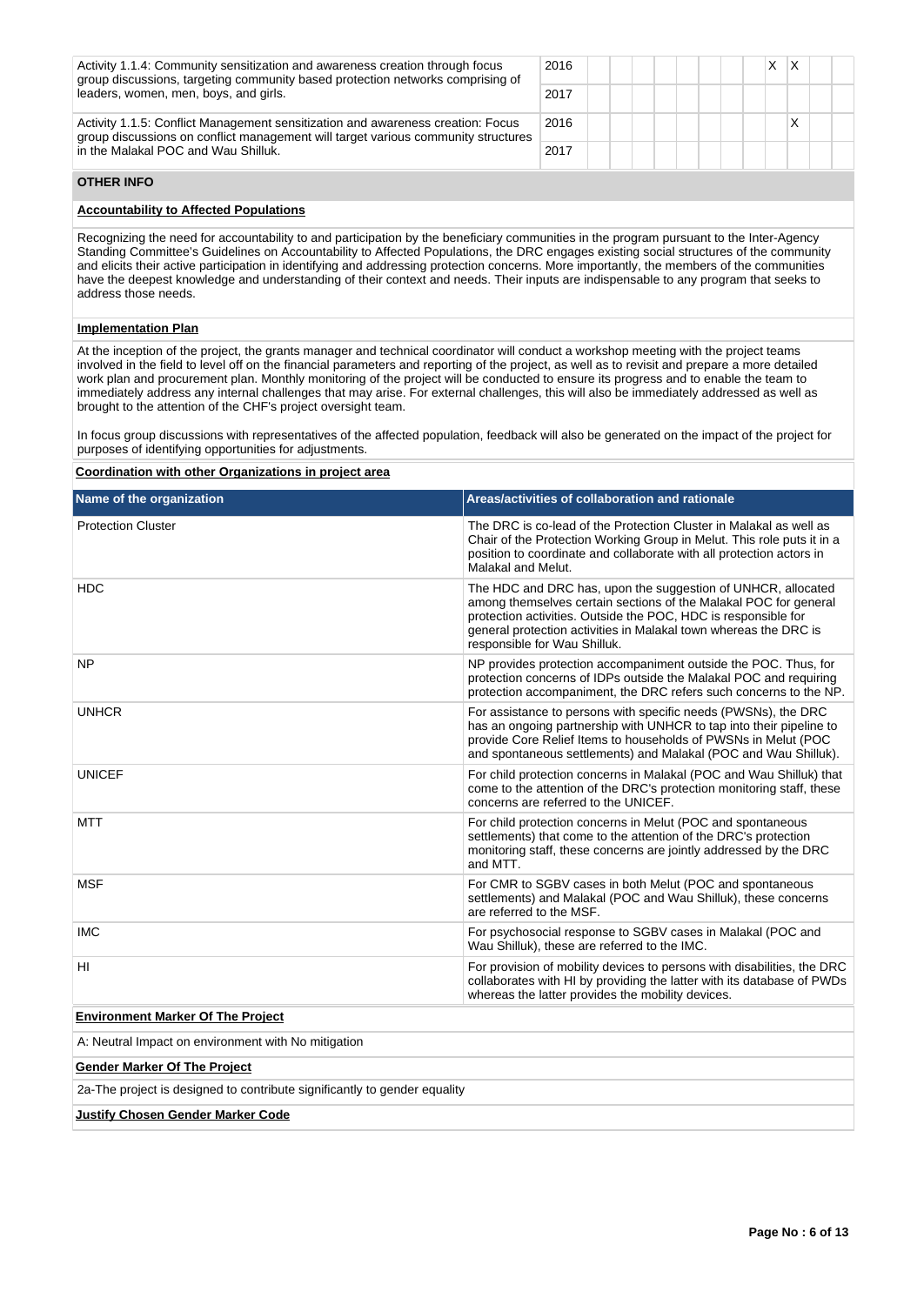The communities' own systems for social support and strategies for self-protection have been disrupted and the stabilizing influence of community leaders has weakened. This has contributed to escalations of interpersonal violence, Sexual Gender Based Violence (SGBV), and other destructive behaviors. This project is designed to contribute significantly to gender equality in the following ways. 1) DRC will ensure that community groups have good representation of women to ensure that their protection concerns are sufficiently addressed. Attention will be devoted to community based groups representing the more vulnerable members, e.g. women's groups, and groups to represent interests of the elderly and people with disabilities. To improve both the accountability and responsiveness of protection and other humanitarian services to beneficiary communities, there is a need to engage community representatives and other stakeholders, particularly the vulnerable groups in taking part in identifying and addressing protection concerns in their communities. Community based groups serve the function of coping mechanism for conflict affected communities, within and outside the PoC.

2) A greater number of target beneficiaries will be women and girls

3) A proper referral mechanisms, which will include referrals of SGBV victims for necessary assistance, will ensure that vulnerable women get the necessary medical and psychosocial support in a timely manner.

# **Protection Mainstreaming**

The project team will adhere to the following protection mainstreaming principles: first, prioritizing the safety and dignity of the affected population and avoiding doing harm; second, ensuring meaningful access to members of the affected population; third, observing accountability, and; fourth, ensuring community participation and empowerment.

The design of the project is such that the identification of the beneficiaires, the timing and location of service delivery, and other aspects of implementation will be conducted in a manner that does not jeopardize the safety of the population. On ensuring meaningful access, the core activity of assistance to PWSN ensures that the more vulnerable members of the affected population are given assistance by prioritizing them as beneficiaries. Prior to, during, and post-implementation, constant and repeated dialogues will be conducted with the population to ensure that they are given an opportunity to inform the project as well as generate feedback from them thus providing the project the element accountability and community participation and empowerment.

# **Country Specific Information**

# **Safety and Security**

While INGOs are currently not a direct target of the conflict in South Sudan, there is a possibility of being caught in cross-fire or shelling, especially when operating in or near the frontline of the conflict in Upper Nile state. Furthermore, risks and threats are extremely varied in the South Sudan context and the operating environments are remote and sometimes inaccessible. The proliferation, easy access and use of small arms and weapons held by the population and duty bearers regularly exacerbate conflict situations.

The DRC risk assessment is regularly reviewed and mitigating measures are adapted and implemented to reflect the threats faced by the staff. The following list is not exhaustive but gives examples of site specific SOPs that are in place in Melut; the risk management system is supported by as DRC's Country Safety Adviser.

The following site specific SOPs are in place in Melut:

- Medevac procedures
- Relocation, evacuation and hibernation strategies
- Personal security measures and staff preparedness
- Vehicle and staff field movement procedures
- Communication procedures
- Incident reporting procedures
- Local safety rules

# **Access**

Access to the Malakal POC is generally available, except during instances such as the one that occurred on 18 February when uniformed armed elements broke into the POC and communal violence broke out. Occasionally, the river crossing from Malakal to Wau Shilluk is also closed. Melut, on the other hand, enjoys lesser restrictions on its movements around the various spontaneous settlements (Dethoma 1, Dethoma 2, Koradar, Malek, New Paloich School) and the POC.

# **BUDGET**

| Code | <b>Budget Line Description</b>                                           |   | D / S Quantity Unit | cost                  | <b>Duration</b><br><b>Recurran</b><br>ce | $\frac{9}{6}$<br>charged<br>to CHF | <b>Total Cost</b> |
|------|--------------------------------------------------------------------------|---|---------------------|-----------------------|------------------------------------------|------------------------------------|-------------------|
|      | <b>Staff and Other Personnel Costs</b>                                   |   |                     |                       |                                          |                                    |                   |
| 1.1  | Expat Program Staff - Malakal - Protection Manager                       | D | 1 <sup>1</sup>      | 6,832<br>.18          | 3                                        | 100.00                             | 20,496.54         |
|      |                                                                          |   |                     |                       |                                          |                                    |                   |
| 1.2  | Expat Program Staff - Melut - Protection Manager                         | D | 1 <sup>1</sup>      | 6,832<br>.18          | 3                                        | 100.00                             | 20,496.54         |
|      |                                                                          |   |                     |                       |                                          |                                    |                   |
| 1.3  | Expat Support Staff - Juba - Quality Management Advisor                  | S |                     | $1 \mid 7,670$<br>.14 | 1                                        | 100.00                             | 7,670.14          |
|      |                                                                          |   |                     |                       |                                          |                                    |                   |
| 1.4  | National Program Staff - Malakal - Protection Assistants                 | D | 7 <sup>1</sup>      | 670.0<br>0            | $\overline{2}$                           | 100.00                             | 9,380.00          |
|      |                                                                          |   |                     |                       |                                          |                                    |                   |
| 1.5  | National Program Staff - Malakal - Protection Outreach<br><b>Workers</b> | D | 10 <sup>1</sup>     | 400.0<br>0            | $\overline{2}$                           | 100.00                             | 8,000.00          |
|      |                                                                          |   |                     |                       |                                          |                                    |                   |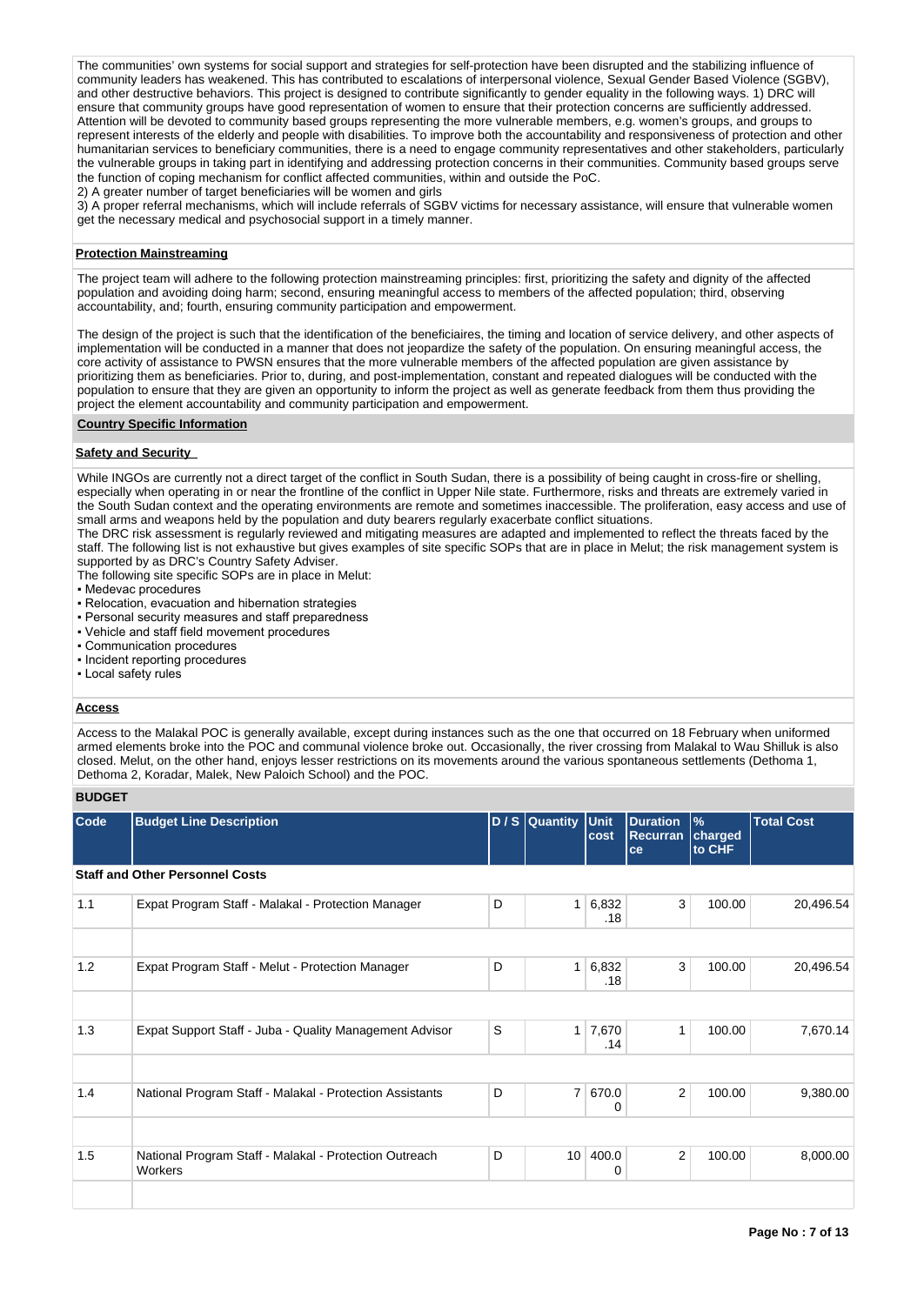| 1.6  | National Program Staff - Malakal - Protection Officer       | D           |                | 2 1,900<br>.00        | 2                | 100.00 | 7,600.00   |
|------|-------------------------------------------------------------|-------------|----------------|-----------------------|------------------|--------|------------|
| 1.7  | National Program Staff - Melut - Protection Assistants      | D           |                | 7 650.0<br>0          | $\overline{c}$   | 100.00 | 9,100.00   |
| 1.8  | National Program Staff - Melut - Protection Officer         | D           |                | $3 \mid 1,500$<br>.00 | $\boldsymbol{2}$ | 100.00 | 9,000.00   |
| 1.9  | National Program Staff - Melut - SGBV outreach workers      | D           |                | 8 395.0<br>0          | 2                | 100.00 | 6,320.00   |
| 1.10 | National Program Staff - Melut - SGBV officer               | D           | 1 <sup>1</sup> | 1,350<br>.00          | 2                | 100.00 | 2,700.00   |
| 1.11 | National Program Staff Melut - SGBV Assistants              | D           |                | 3 660.0<br>0          | 2                | 100.00 | 3,960.00   |
| 1.12 | National Support Staff - Juba - HR Manager                  | $\mathbb S$ |                | $1 \mid 2,900$<br>.00 | 1                | 100.00 | 2,900.00   |
|      | <b>Section Total</b>                                        |             |                |                       |                  |        | 107,623.22 |
|      | Supplies, Commodities, Materials                            |             |                |                       |                  |        |            |
| 2.1  | Malakal - Training on identification and refferal           | D           | 160            | 6.00                  | 1                | 100.00 | 960.00     |
| 2.2  | Malakal - Conflict Management Training                      | D           | 20             | 6.00                  | 1                | 100.00 | 120.00     |
| 2.3  | Malakal - Support of PWSNs (laas, dress, trousers, sandals) | D           |                | 600 60.00             | 1                | 100.00 | 36,000.00  |
| 2.4  | Malakal - Training on community based psychosocial support  | D           | 120            | 6.00                  | 1                | 100.00 | 720.00     |
| 2.5  | Malakal - Identification of PWSNs - casual workers          | D           | 10             | 4.00                  | 1                | 100.00 | 40.00      |
| 2.6  | Malakal - Focus Group Discussion on PSEA                    | D           |                | 6 50.00               | 1                | 100.00 | 300.00     |
| 2.7  | Melut - Conflict Management Training                        | D           | 20             | 6.00                  | 1                | 100.00 | 120.00     |
| 2.8  | Melut - Support of PWSNs (laas, dress, trousers, sandals)   | D           |                | 150 60.00             | 1                | 100.00 | 9,000.00   |
| 2.9  | Melut - Training on identification and refferal             | D           | 160            | 6.00                  | 1                | 100.00 | 960.00     |
| 2.10 | Melut - Training on community based psychosocial support    | D           | 120            | 6.00                  | 1                | 100.00 | 720.00     |
| 2.11 | Melut - Identification of PWSNs - casual workers            | D           | 10             | 4.00                  | 1                | 100.00 | 40.00      |
|      |                                                             |             |                |                       |                  |        |            |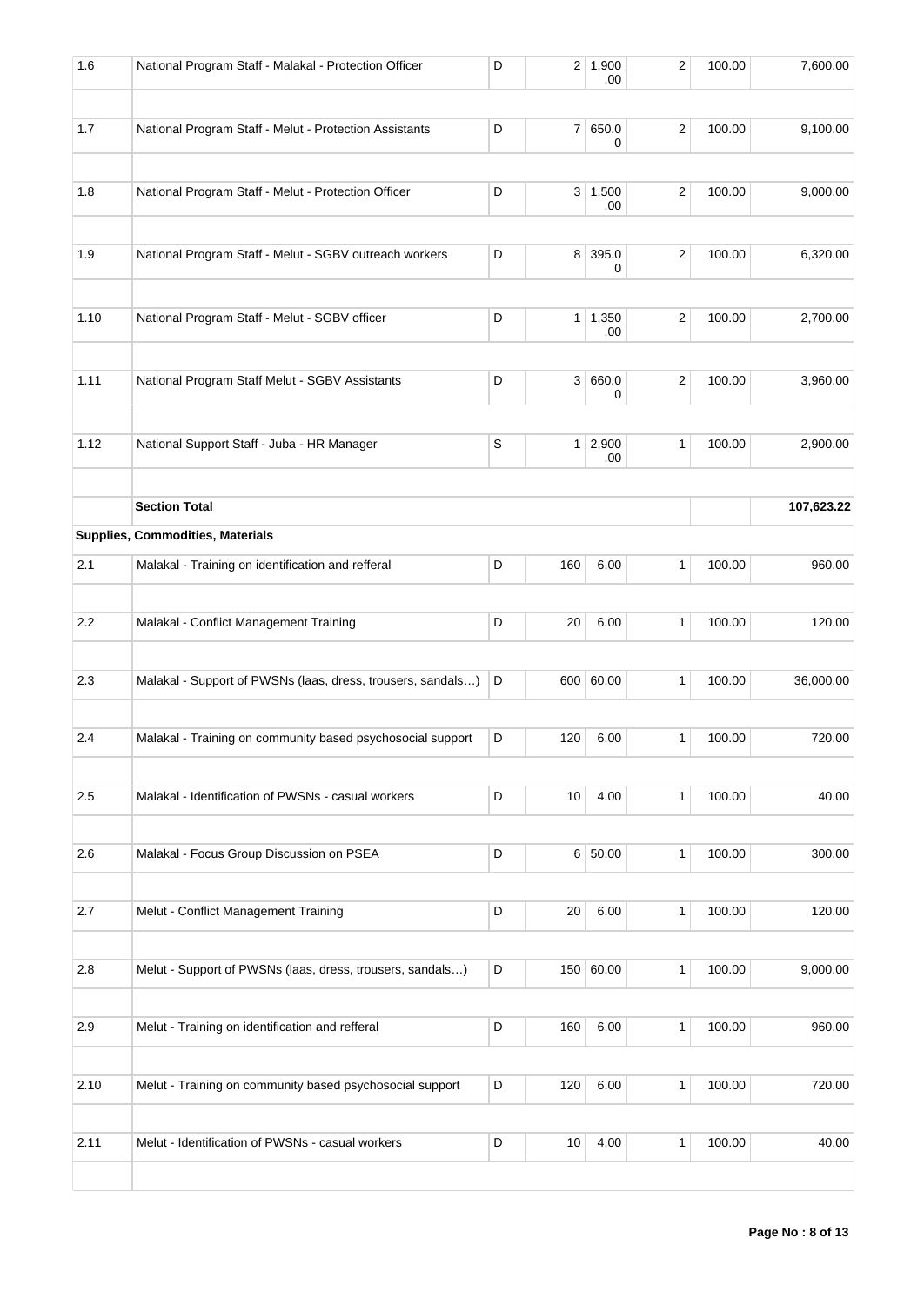| 2.12          | Melut - Focus Group Discussion on PSEA                                                                                                                                                             | D | 6 <sup>1</sup> | 50.00        | 1            | 100.00 | 300.00    |
|---------------|----------------------------------------------------------------------------------------------------------------------------------------------------------------------------------------------------|---|----------------|--------------|--------------|--------|-----------|
| 2.13          | Malakal - Protection Monitoring                                                                                                                                                                    | D | 1              | 1,500<br>.00 | $\mathbf{1}$ | 100.00 | 1,500.00  |
| 2.14          | Melut - Protection Monitoring                                                                                                                                                                      | D | $\mathbf{1}$   | 1,500<br>.00 | 1            | 100.00 | 1,500.00  |
| 2.15          | Malakal - Airtime - community mobilisation                                                                                                                                                         | D | 6 <sup>1</sup> | 125.0<br>0   | $\mathbf{1}$ | 100.00 | 750.00    |
| 2.16          | Melut - Airtime - community mobilisation                                                                                                                                                           | D |                | 6 125.0<br>0 | 1            | 100.00 | 750.00    |
|               | <b>Section Total</b>                                                                                                                                                                               |   |                |              |              |        | 53,780.00 |
| Equipment     |                                                                                                                                                                                                    |   |                |              |              |        |           |
| 3.1           | Airtime for Thuraya                                                                                                                                                                                | D | 6              | 100.0<br>0   | $\mathbf{1}$ | 100.00 | 600.00    |
| 3.2           | Security and Safety                                                                                                                                                                                | D | 1 <sup>1</sup> | 1,500<br>.00 | 1            | 100.00 | 1,500.00  |
|               | <b>Section Total</b>                                                                                                                                                                               |   |                |              |              |        | 2,100.00  |
| <b>Travel</b> |                                                                                                                                                                                                    |   |                |              |              |        |           |
| 5.1           | In Country Flights - Malakal                                                                                                                                                                       | D | 6 <sup>1</sup> | 275.0<br>0   | $\mathbf{1}$ | 100.00 | 1,650.00  |
| 5.2           | Vehicle Fuel & Running Costs - Malakal                                                                                                                                                             | D | $\mathbf{1}$   | 2,138<br>.00 | 1            | 100.00 | 2,138.00  |
| 5.3           | In Country Flights - Melut                                                                                                                                                                         | D |                | 6 275.0<br>0 | 1            | 100.00 | 1,650.00  |
| 5.4           | Vehicle Fuel & Running Costs - Melut                                                                                                                                                               | D | 1              | 2,138<br>.00 | 1            | 100.00 | 2,138.00  |
|               | <b>Section Total</b>                                                                                                                                                                               |   |                |              |              |        | 7,576.00  |
|               | <b>General Operating and Other Direct Costs</b>                                                                                                                                                    |   |                |              |              |        |           |
| 7.1           | Local Administration - Malakal                                                                                                                                                                     | D | 1              | 5,800<br>.00 | 1            | 100.00 | 5,800.00  |
|               | Office and compound rent/maintenance, Utilities, Office Supplies, Communication Costs, Legal and Administrative charges, Bank<br>fees & Cash facilitator fees (for detailed breakdown see Annex 2) |   |                |              |              |        |           |
| 7.2           | Local Administration - Melut                                                                                                                                                                       | D | 1 <sup>1</sup> | 5,800<br>.00 | $\mathbf{1}$ | 100.00 | 5,800.00  |
|               | Office and compound rent/maintenance, Utilities, Office Supplies, Communication Costs, Legal and Administrative charges, Bank<br>fees & Cash facilitator fees (for detailed breakdown see Annex 2) |   |                |              |              |        |           |
| 7.3           | Local Administration - Juba                                                                                                                                                                        | D | $\mathbf{1}$   | 3,436<br>.67 | 1            | 100.00 | 3,436.67  |
|               | Office and compound rent/maintenance, Utilities, Office Supplies, Communication Costs, Legal and Administrative charges, Bank<br>fees & Cash facilitator fees (for detailed breakdown see Annex 2) |   |                |              |              |        |           |
| 7.4           | <b>Bank Charges</b>                                                                                                                                                                                | S | $\mathbf{1}$   | 800.0<br>0   | 1            | 100.00 | 800.00    |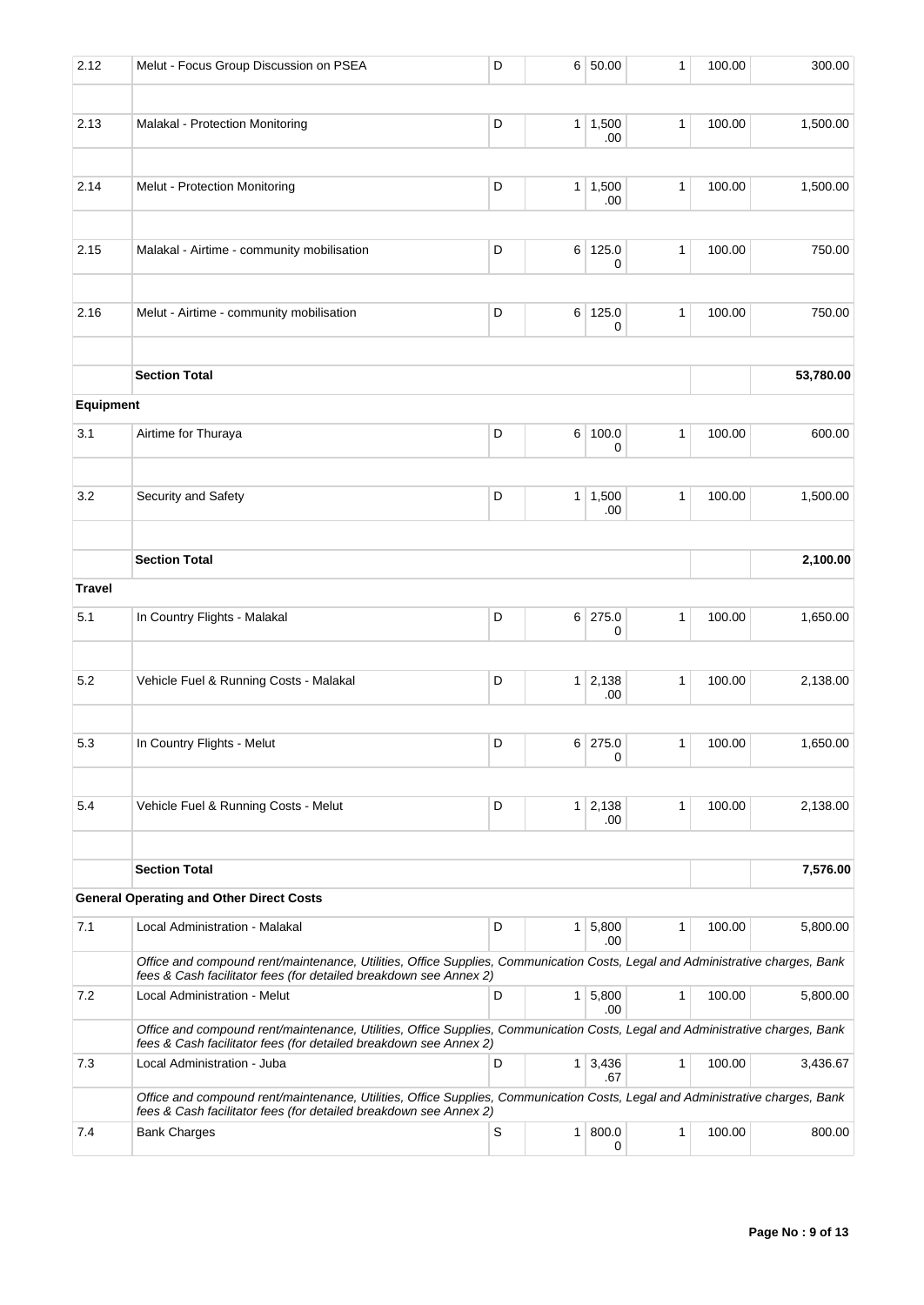| <b>Section Total</b>        | 15,836.67  |            |
|-----------------------------|------------|------------|
| <b>SubTotal</b>             | 1,466.00   | 186,915.89 |
| <b>Direct</b>               |            | 175,545.75 |
| Support                     | 11,370.14  |            |
| <b>PSC Cost</b>             |            |            |
| <b>PSC Cost Percent</b>     | 7.00       |            |
| <b>PSC Amount</b>           | 13,084.11  |            |
| <b>Total Cost</b>           | 200,000.00 |            |
| <b>Grand Total CHF Cost</b> | 200,000.00 |            |

**Project Locations**

| <b>Location</b>       | <b>Estimated</b><br>percentage<br>of budget<br>for each<br><b>location</b> | <b>Estimated number of beneficiaries</b><br>for each location |       |             |       |       | <b>Activity Name</b>                                                                                                                                                                                                                                                                                                                                                                                                                                                                                                                                                                                                                                                                                                                                                                                                                                                                                                                                                                                                                                                                                                                                                                                                                                                                                                  |
|-----------------------|----------------------------------------------------------------------------|---------------------------------------------------------------|-------|-------------|-------|-------|-----------------------------------------------------------------------------------------------------------------------------------------------------------------------------------------------------------------------------------------------------------------------------------------------------------------------------------------------------------------------------------------------------------------------------------------------------------------------------------------------------------------------------------------------------------------------------------------------------------------------------------------------------------------------------------------------------------------------------------------------------------------------------------------------------------------------------------------------------------------------------------------------------------------------------------------------------------------------------------------------------------------------------------------------------------------------------------------------------------------------------------------------------------------------------------------------------------------------------------------------------------------------------------------------------------------------|
|                       |                                                                            | <b>Men</b>                                                    | Women | <b>Boys</b> | Girls | Total |                                                                                                                                                                                                                                                                                                                                                                                                                                                                                                                                                                                                                                                                                                                                                                                                                                                                                                                                                                                                                                                                                                                                                                                                                                                                                                                       |
| Upper Nile -> Malakal | 50                                                                         | 40                                                            | 290   | 100         | 175   | 605   | Activity 1.1.1: Protection Monitoring Melut and<br>Malakal: Protection monitoring visits or safety<br>audits will be carried out in Melut-POC, Melut<br>spontaneous settlements (Dethoma 1 and 2,<br>Koradar, Malek New Paloich School), Malakal-<br>POC, and Wau-Shilluk spontaneous settlement.<br>Activity 1.1.2 : Provision of Individual Protection<br>Assistance (IPA) and Referral. Individual<br>Protection Assistance is geared towards helping<br>reduce vulnerability - even if at basic level for<br>people with specific needs (PWSNs) Melut (Poc<br>and spontaneous settlement) and Malakal (PoC<br>and Wau Shilluk).<br>Activity 1.1.3 : Community Based PSS Malakal<br>PoC: In response to increased suicide and<br>attempted suicide cases in the PoC, train<br>Outreach workers and committee members on<br>Community-based Psychosocial first aid support.<br>Activity 1.1.4 : Community sensitization and<br>awareness creation through focus group<br>discussions, targeting community based<br>protection networks comprising of leaders,<br>women, men, boys, and girls.<br>Activity 1.1.5 : Conflict Management sensitization<br>and awareness creation: Focus group<br>discussions on conflict management will target<br>various community structures in the Malakal<br>POC and Wau Shilluk. |